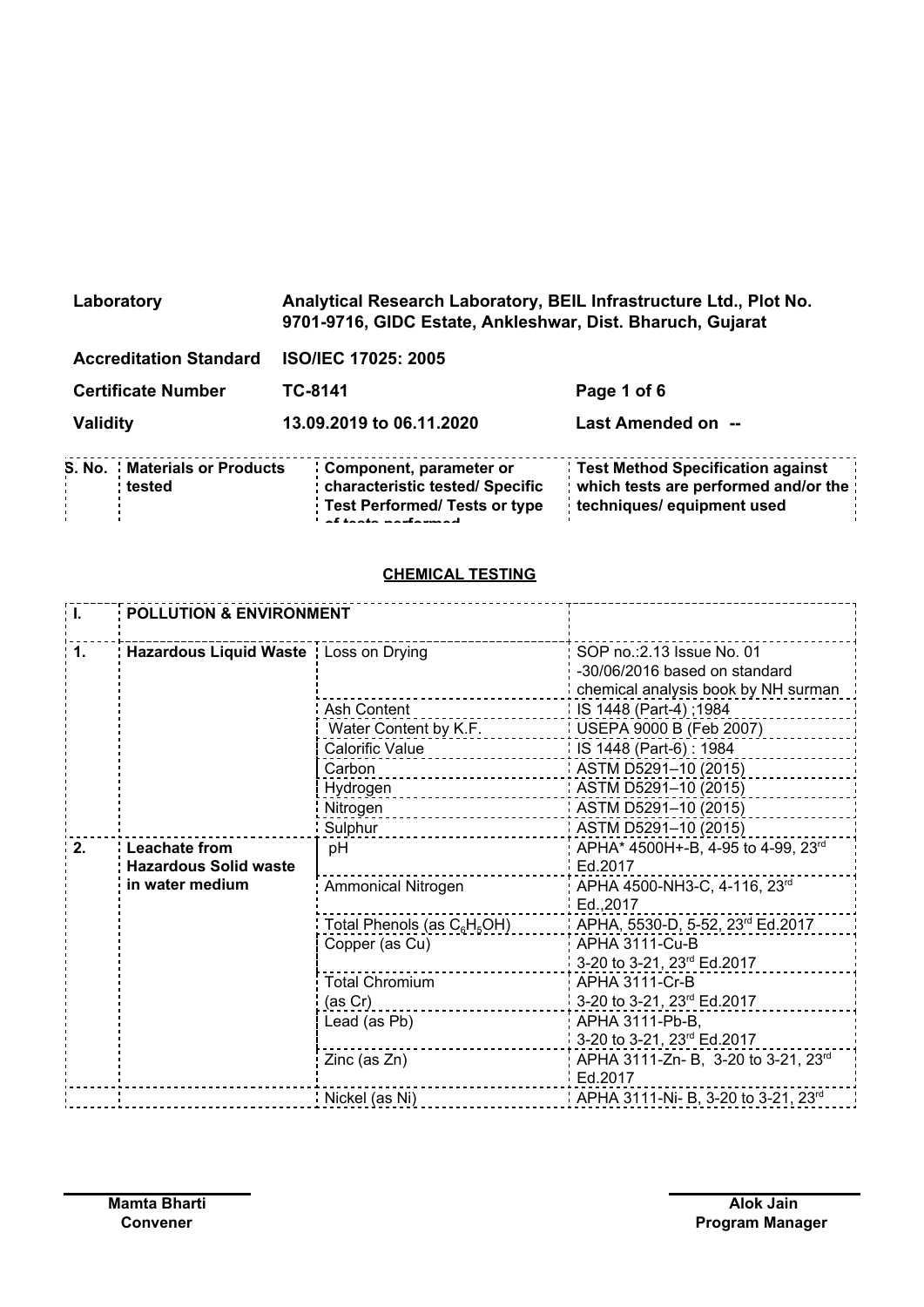| Laboratory | Analytical Research Laboratory, BEIL Infrastructure Ltd., Plot No. |
|------------|--------------------------------------------------------------------|
|            | 9701-9716, GIDC Estate, Ankleshwar, Dist. Bharuch, Gujarat         |
|            |                                                                    |

**Certificate Number TC-8141 Page 2 of 6**

**Validity 13.09.2019 to 06.11.2020 Last Amended on --**

|    | <b>S. No. Materials or Products</b><br>tested | Component, parameter or<br>characteristic tested/ Specific<br><b>Test Performed/ Tests or type</b> | <b>Test Method Specification against</b><br>which tests are performed and/or the<br>techniques/ equipment used |
|----|-----------------------------------------------|----------------------------------------------------------------------------------------------------|----------------------------------------------------------------------------------------------------------------|
|    |                                               |                                                                                                    | Ed. 2017                                                                                                       |
|    |                                               | Arsenic (as As)                                                                                    | APHA 3114-As- B, 3-36 to 3-40, 23rd<br>Ed.2017                                                                 |
|    |                                               | Mercury (as Hg)                                                                                    | APHA 3112-Hg- B, 3-25 to 3-27, 23rd<br>Ed.2017                                                                 |
|    |                                               | Cadmium (as Cd)                                                                                    | APHA 3111-Cd- B, 3-20 to 3-21, 23rd<br>Ed. 2017                                                                |
|    |                                               | Fluoride (as F)                                                                                    | APHA 4500-F- C, 4-89 to 4-90, 23rd<br>Ed.2017                                                                  |
|    |                                               | Nitrate (as NO3-N)                                                                                 | APHA 4500-NO3- D, 4-129 to 4-130,<br>23rd Ed.2017                                                              |
| 3. | <b>Waste Water</b>                            | pH                                                                                                 | APHA* 4500H+-B, 4-95 to 4-99, 23rd<br>Ed.2017                                                                  |
|    |                                               | Color                                                                                              | APHA 2120 C, 2-7 to 2-8, 23rd Ed.<br>2017                                                                      |
|    |                                               | <b>Total Suspended</b>                                                                             | APHA-2540-D                                                                                                    |
|    |                                               | Solids (TSS)                                                                                       | 2-70 to 2-71, 23rd Ed.2017                                                                                     |
|    |                                               | <b>Total Dissolved</b>                                                                             | APHA 2540-C, 2-69 to 2-70                                                                                      |
|    |                                               | Solid (TDS)                                                                                        | 23rd Ed. 2017                                                                                                  |
|    |                                               | Chloride (as CI)                                                                                   | APHA 4500Cl- B, 4-75 to 4-76 23rd<br>Ed.2017                                                                   |
|    |                                               | Sulphate (as $SO4$ )                                                                               | APHA, 4500-SO <sub>4</sub> -E                                                                                  |
|    |                                               | COD                                                                                                | 4-199 to 4-200, 23rd Ed.2017<br>APHA 5220-B, 5-18 to 5-19, 23rd                                                |
|    |                                               |                                                                                                    | Ed.2017                                                                                                        |
|    |                                               | $BOD3$ at 27 $^{\circ}$ C                                                                          | BIS:3025 (Part 44)                                                                                             |
|    |                                               | Oil & Grease                                                                                       | APHA 5520-B, 5-42 to 5-44, 23rd<br>Ed.2017                                                                     |
|    |                                               | <b>Ammonical Nitrogen</b>                                                                          | $\cdot$ APHA 4500-NH3-C, 4-116, 23 <sup>rd</sup>                                                               |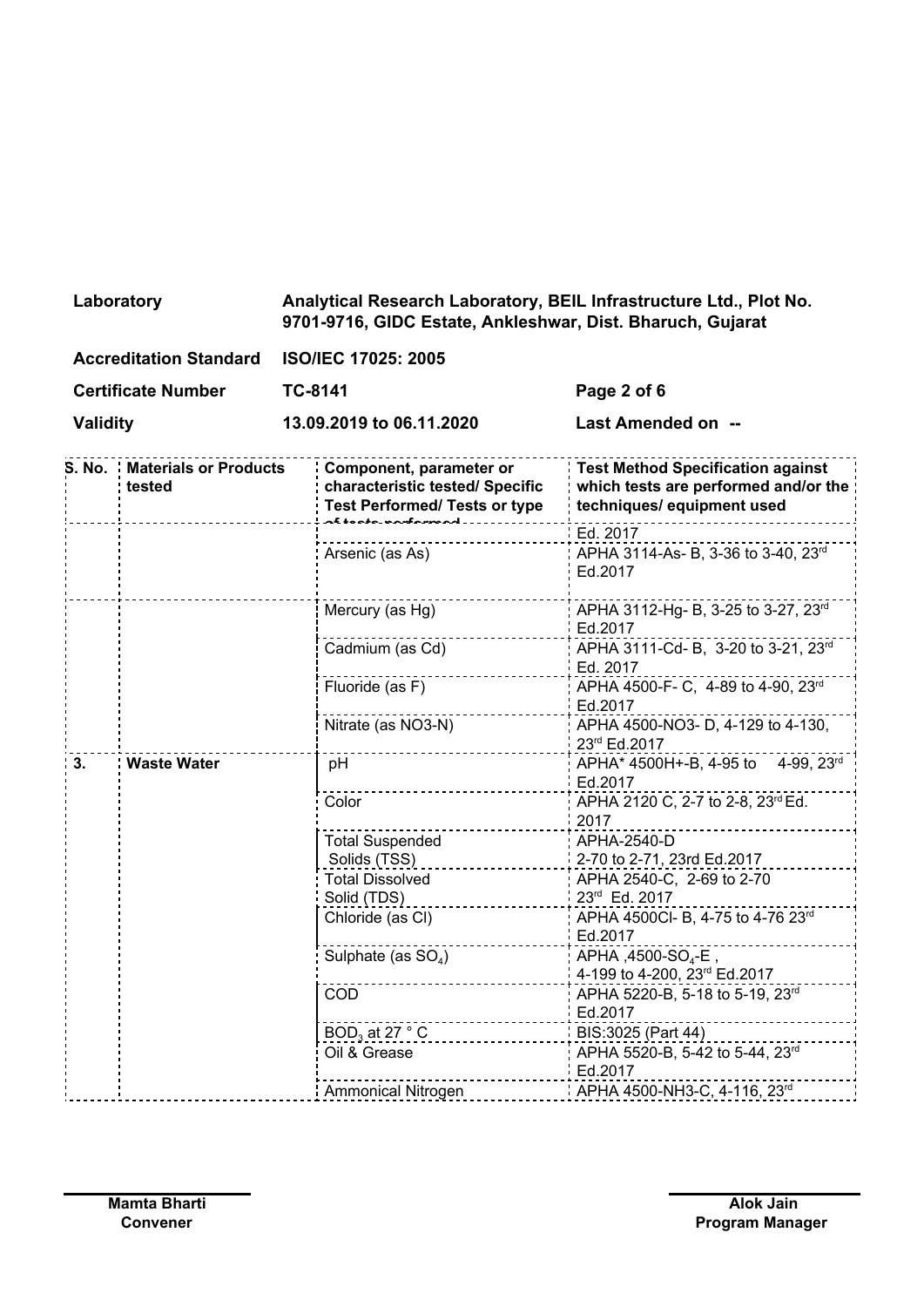| Laboratory             | Analytical Research Laboratory, BEIL Infrastructure Ltd., Plot No.<br>9701-9716, GIDC Estate, Ankleshwar, Dist. Bharuch, Gujarat |
|------------------------|----------------------------------------------------------------------------------------------------------------------------------|
| Accreditation Standard | ICOMFC 17025: 2005                                                                                                               |

| ACCreditation Standard BOMEC 17025, 2005 |         |             |
|------------------------------------------|---------|-------------|
| <b>Certificate Number</b>                | TC-8141 | Page 3 of 6 |

**Validity 13.09.2019 to 06.11.2020 Last Amended on --**

| S. No.          | <b>Materials or Products</b><br>tested | Component, parameter or<br>characteristic tested/ Specific<br><b>Test Performed/ Tests or type</b> | <b>Test Method Specification against</b><br>which tests are performed and/or the<br>techniques/ equipment used |
|-----------------|----------------------------------------|----------------------------------------------------------------------------------------------------|----------------------------------------------------------------------------------------------------------------|
|                 |                                        |                                                                                                    | Ed., 2017                                                                                                      |
|                 |                                        | Total Phenols (as $C_6H_5OH$ )                                                                     | APHA, 5530-D, 5-52, 23rd Ed.2017                                                                               |
|                 |                                        | Sulfide (as $S-2$ )                                                                                | 12017 APHA 4500-S <sup>-2</sup> -F 4-187, 23 <sup>rd</sup> Ed.                                                 |
|                 |                                        | Copper (as Cu)                                                                                     | APHA 3111-Cu-B                                                                                                 |
|                 |                                        |                                                                                                    | 3-20 to 3-21, 23rd Ed.2017                                                                                     |
|                 |                                        | Total Chromium (as Cr)                                                                             | <b>APHA 3111-Cr-B</b>                                                                                          |
|                 |                                        |                                                                                                    | 3-20 to 3-21, 23rd Ed.2017                                                                                     |
|                 |                                        | Lead (as Pb)                                                                                       | APHA 3111-Pb-B,                                                                                                |
|                 |                                        |                                                                                                    | 3-20 to 3-21, 23rd Ed.2017                                                                                     |
|                 |                                        | Zinc (as Zn)                                                                                       | APHA 3111-Zn- B, 3-20 to 3-21, 23rd                                                                            |
|                 |                                        |                                                                                                    | Ed.2017                                                                                                        |
|                 |                                        | Nickel (as Ni)                                                                                     | APHA 3111-Ni- B, 3-20 to 3-21, 23rd                                                                            |
|                 |                                        |                                                                                                    | Ed. 2017                                                                                                       |
|                 |                                        | Iron (as Fe)                                                                                       | APHA 3111-Fe- B, 3-20 to 3-21, 23rd                                                                            |
|                 |                                        |                                                                                                    | Ed. 2017                                                                                                       |
|                 |                                        | Total organic Carbon (TOC)                                                                         | APAH 5310-B, 5-26 to 5-29, 23rd<br>Ed.2017                                                                     |
|                 |                                        |                                                                                                    |                                                                                                                |
| $\mathbf{II}$ . | <b>WATER</b>                           |                                                                                                    |                                                                                                                |
|                 |                                        |                                                                                                    |                                                                                                                |
| $\mathbf 1$ .   | <b>Bore well and Potable</b><br>water  | pH                                                                                                 | APHA* 4500H+-B, 4-95 to 4-99, 23rd<br>Ed.2017                                                                  |
|                 |                                        | Color                                                                                              | APHA 2120 C, 2-7 to 2-8, 23rd Ed.<br>2017                                                                      |
|                 |                                        | Turbidity                                                                                          | APHA-2130-B, 2-13 to 2-15, 23rd                                                                                |
|                 |                                        |                                                                                                    | Ed.2017                                                                                                        |
|                 |                                        | Conductivity                                                                                       | APHA-2510-B, 2-58 to 2-59, 23rd                                                                                |
|                 |                                        |                                                                                                    | Ed.2017                                                                                                        |
|                 |                                        | <b>Total Suspended</b>                                                                             | APHA-2540-D                                                                                                    |
|                 |                                        | Solids (TSS)                                                                                       | 2-70 to 2-71, 23rd Ed.2017                                                                                     |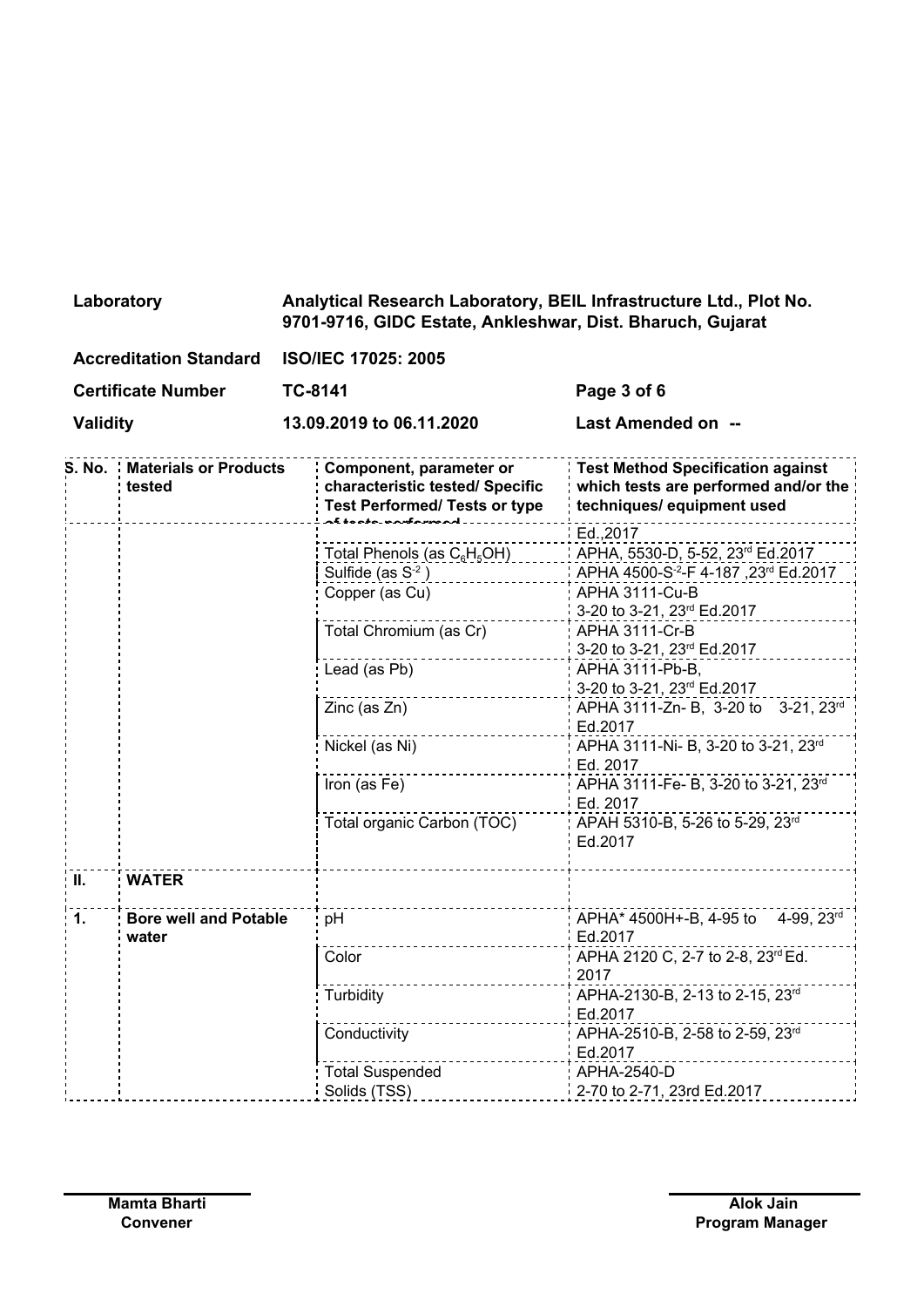| Laboratory | Analytical Research Laboratory, BEIL Infrastructure Ltd., Plot No. |
|------------|--------------------------------------------------------------------|
|            | 9701-9716, GIDC Estate, Ankleshwar, Dist. Bharuch, Gujarat         |
|            |                                                                    |

| <b>Accreditation Standard</b> | <b>ISO/IEC 17025: 2005</b> |
|-------------------------------|----------------------------|
|                               |                            |

**Certificate Number TC-8141 Page 4 of 6**

**Validity 13.09.2019 to 06.11.2020 Last Amended on --**

| <b>S. No. Materials or Products</b><br>tested | Component, parameter or<br>characteristic tested/ Specific<br><b>Test Performed/ Tests or type</b> | Test Method Specification against<br>which tests are performed and/or the<br>techniques/ equipment used |
|-----------------------------------------------|----------------------------------------------------------------------------------------------------|---------------------------------------------------------------------------------------------------------|
|                                               | <b>Total Dissolved</b>                                                                             | APHA 2540-C, 2-69 to 2-70                                                                               |
|                                               | Solid (TDS)                                                                                        | 23rd Ed. 2017                                                                                           |
|                                               | Chloride (as CI)                                                                                   | APHA 4500Cl- B, 4-75 to 4-76 23rd<br>Ed.2017                                                            |
|                                               | Sulphate (as $SO4$ )                                                                               | APHA, 4500-SO <sub>4</sub> -E,<br>4-199 to 4-200, 23rd Ed.2017                                          |
|                                               | Total Hardness as CaCO3                                                                            | APHA-2340-C, 2-48 to 2-50, 23rd                                                                         |
|                                               |                                                                                                    | Ed.2017                                                                                                 |
|                                               | COD                                                                                                | APHA 5220-B, 5-18 to 5-19, 23rd<br>Ed.2017                                                              |
|                                               | $BOD3$ at 27 ° C                                                                                   | $IBIS:3025$ (part 44)                                                                                   |
|                                               | Total Organic Carbon (TOC)                                                                         | APAH 5310-B, 5-26 to 5-29, 23rd                                                                         |
|                                               |                                                                                                    | Ed.2017                                                                                                 |
|                                               | Oil & Grease                                                                                       | APHA 5520-B, 5-42 to 5-44, 23rd<br>Ed.2017                                                              |
|                                               | <b>Ammonical Nitrogen</b>                                                                          | APHA 4500-NH3-C, 4-116, 23rd<br>Ed., 2017                                                               |
|                                               | <b>Total Phenols</b>                                                                               | APHA, 5530-D, 5-52, 23rd Ed.2017                                                                        |
|                                               | Sulfide (as $S^{-2}$ )                                                                             | APHA 4500-S <sup>-2</sup> -F 4-187, 23 <sup>rd</sup> Ed.2017                                            |
|                                               | Copper (as Cu)                                                                                     | APHA 3111-Cu-B                                                                                          |
|                                               |                                                                                                    | 3-20 to 3-21, 23rd Ed.2017                                                                              |
|                                               | Total Chromium (as Cr)                                                                             | APHA 3111-Cr-B                                                                                          |
|                                               |                                                                                                    | 3-20 to 3-21, 23rd Ed.2017                                                                              |
|                                               | Lead (as Pb)                                                                                       | APHA 3111-Pb-B,                                                                                         |
|                                               |                                                                                                    | 3-20 to 3-21, 23rd Ed.2017                                                                              |
|                                               | Zinc (as Zn)                                                                                       | APHA 3111-Zn- B, 3-20 to 3-21, 23rd<br>Ed.2017                                                          |
|                                               | Nickel (as Ni)                                                                                     | APHA 3111-Ni- B, 3-20 to 3-21, 23rd<br>Ed. 2017                                                         |
|                                               | Iron (as Fe)                                                                                       | APHA 3111-Fe- B, 3-20 to 3-21, 23rd                                                                     |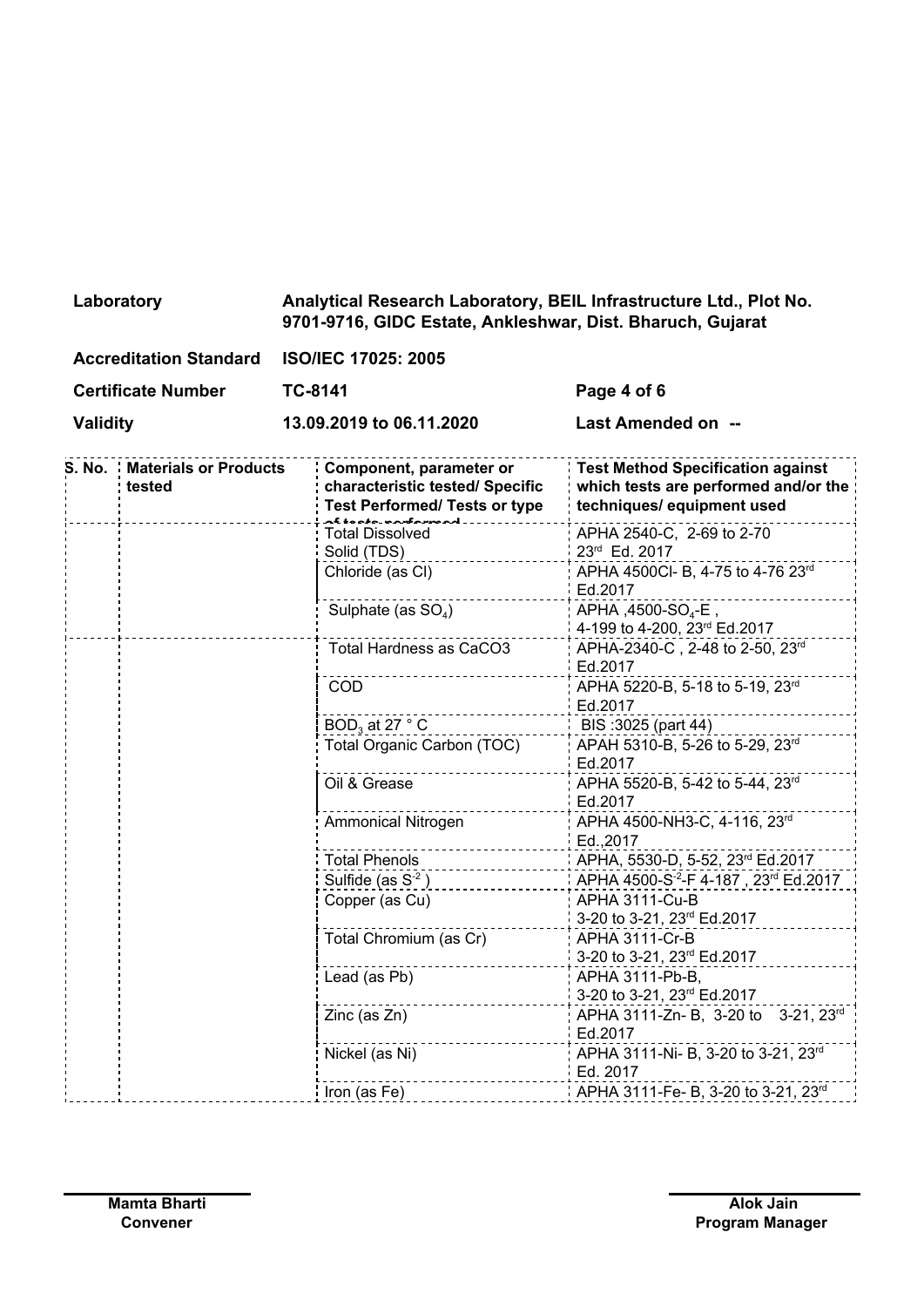## **Laboratory Analytical Research Laboratory, BEIL Infrastructure Ltd., Plot No. 9701-9716, GIDC Estate, Ankleshwar, Dist. Bharuch, Gujarat**

| <b>Accreditation Standard</b> | <b>ISO/IEC 17025: 2005</b> |                    |
|-------------------------------|----------------------------|--------------------|
| <b>Certificate Number</b>     | TC-8141                    | Page 5 of 6        |
| <b>Validity</b>               | 13.09.2019 to 06.11.2020   | Last Amended on -- |

|               | <b>S. No. Materials or Products</b><br>tested | Component, parameter or<br>characteristic tested/ Specific<br><b>Test Performed/ Tests or type</b> | <b>Test Method Specification against</b><br>which tests are performed and/or the<br>techniques/ equipment used |
|---------------|-----------------------------------------------|----------------------------------------------------------------------------------------------------|----------------------------------------------------------------------------------------------------------------|
|               |                                               |                                                                                                    | Ed. 2017                                                                                                       |
| III.          | <b>ATMOSPHERIC POLLUTION</b>                  |                                                                                                    |                                                                                                                |
| 1.            | <b>Ambient Air Quality</b>                    | RSPM (PM10)                                                                                        | SOP/AIR/001<br>Issue No. 01 25/01/2018)                                                                        |
|               |                                               | PM-2.5                                                                                             | SOP/AIR/001 (Issue No. 01- Date<br>25/01/2018 (Gravimetric Method)                                             |
|               |                                               | Sulphur Dioxide (SO <sub>2</sub> )                                                                 | IS 5182 (Part-2)-2001                                                                                          |
|               |                                               | Nitrogen Dioxide (NO <sub>2</sub> )                                                                | IS 5182 (Part- 6)-2006                                                                                         |
|               |                                               | Ammonia (NH <sub>3</sub> )                                                                         | SOP/AIR/006 (Issue No. 01-<br>Issue Date 25/01/2018)                                                           |
|               |                                               | Lead as (Pb)                                                                                       | IS 5182 (Part 22): 2004<br>Issue No.(01-25/01/2018)                                                            |
|               |                                               | Nickel as (Ni)                                                                                     | IS 5182 (Part 22): 2004<br>Issue No.(01-25/01/2018)                                                            |
|               |                                               | Arsenic as (As)                                                                                    | IS 5182 (Part 22): 2004<br>Issue No. (01-25/01/2018)                                                           |
| 2.            | <b>Stack Monitoring</b>                       | Particulate Matter (PM)                                                                            | : IS 11255 (Part 1): 1985 (RA 1999)                                                                            |
|               |                                               | Sulphur Dioxide (SO <sub>2</sub> )                                                                 | IS 11255 (Part 2): 1985 (RA 2003)                                                                              |
|               |                                               | Nitrogen Dioxide (NO <sub>2</sub> )                                                                | IS 11255 (Part 7): 2005                                                                                        |
|               |                                               | Hydrogen Sulfide (H <sub>2</sub> S)                                                                | IS 11255 (Part 4): 1985                                                                                        |
|               |                                               | Flue gas Velocity                                                                                  | IS 11255 (Part 3): 2008                                                                                        |
|               |                                               | Flow rate                                                                                          | IS 11255 (Part 3): 2008                                                                                        |
|               |                                               | Temperature                                                                                        | IS 11255 (Part 3): 2008                                                                                        |
| IV.           | <b>FERTILIZER</b>                             |                                                                                                    |                                                                                                                |
| $\mathbf 1$ . | <b>Fertilizer (Compost)</b>                   | Color                                                                                              | Visually/Qualitative                                                                                           |